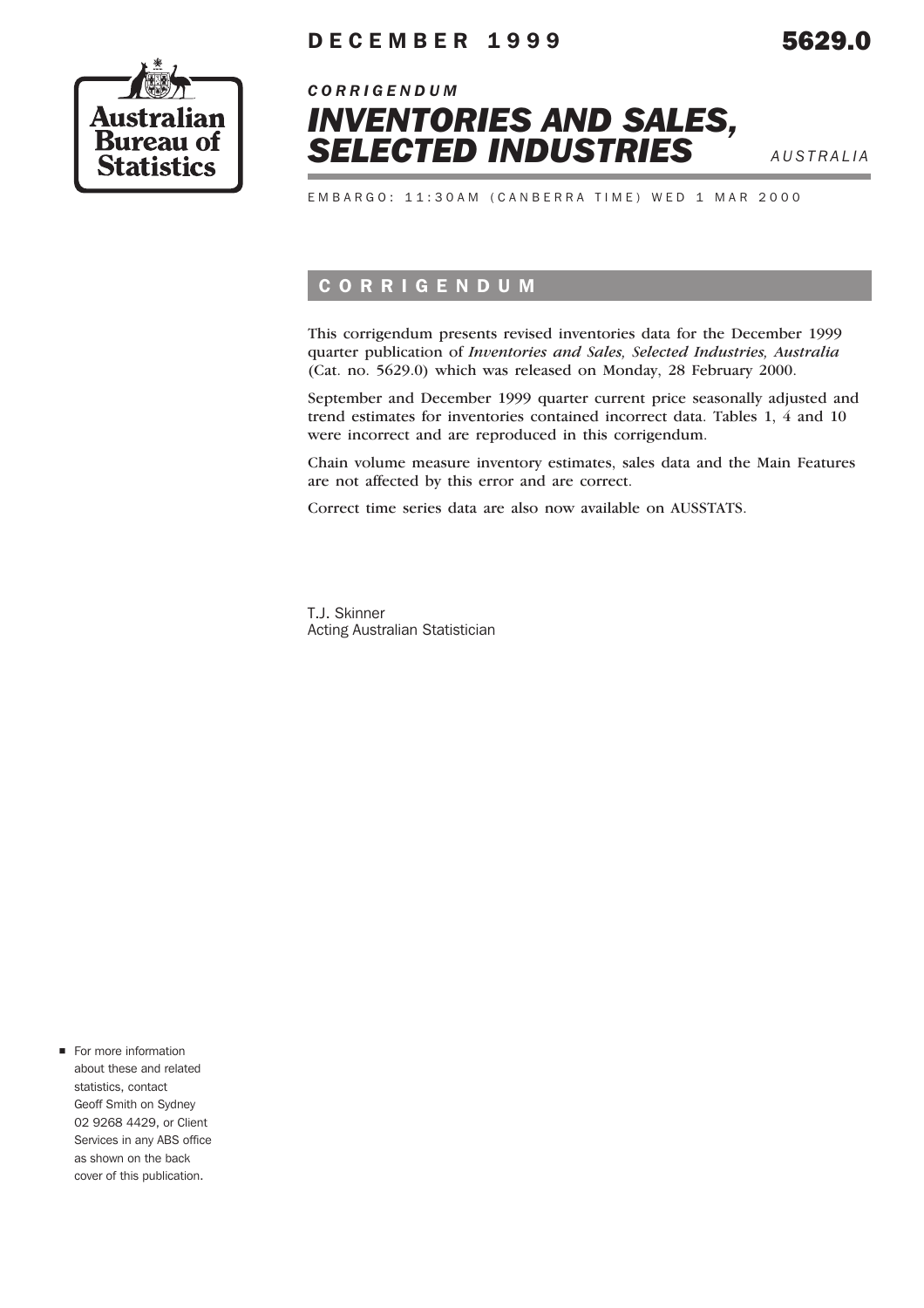

## <sup>1</sup> INVENTORIES, By Industry—Current prices ...................................................................... ..

#### *Mining Manufacturing Wholesale trade Retail trade Other selected industries(a) Total selected industries* At end of the same state is the state of the state of the state is the state of the state of the state of the s .................................................................................................. 0RIGINAL June 1997 4 499 27 893 21 173 17 076 701 71 342 June 1998 4 508 29 405 23 457 16 418 757 74 546 June 1999 3 857 31 185 25 170 17 993 937 79 141 1997–1998 December 4 290 27 536 23 117 16 889 833 72 664 March 4 479 28 912 23 161 16 943 796 74 291 June 1998–1999<br>September 4 508 29 405 23 457 16 418 757 23 457 16 418 September 4 334 30 270 24 495 16 773 810 30 76 683 December 4 105 30 280 24 574 17 519 950 77 428 March 3 951 31 015 24 686 18 129 941 7**8 721** June 1999–2000 3 857 31 185 25 170 17 993 937 79 141 September 4 052 31 524 26 761 18 673 981 990 81 990 December 4 052 31 810 27 709 19 102 1 105 83 778 .................................................................................................. SEASONALLY ADJUSTED June 1997 4 530 27 787 21 478 17 461 731 71 987 June 1998 4 529 29 280 23 795 16 793 791 75 188 June 1999 3 870 31 046 25 532 18 407 980 79 835 **1997–1998 December** 1988 **1997–1998** December 4 288 27 912 22 964 16 685 774 72 623 March 4 482 28 626 23 194 16 848 806 73 956 June 1998–1999<br>September 4 529 29 280 29 28795 16 793 275 188 September 4 314 30 301 24 274 16 701 828 76 418 December 4 103 30 684 24 411 17 310 882 77 390 March 3 955 30 704 24 730 18 015 953 7**8 357** June 1999–2000 3 870 31 046 25 532 18 407 980 79 835 September 4 034 31 573 26 514 18 597 1 002 81 720 December 4 050 32 249 27 525 18 877 1 025 83 726 .................................................................................................. **TREND ESTIMATES** June 1997 4 471 27 776 21 580 17 219 684 71 730 June 1998 4 453 29 410 23 789 16 716 808 75 176 June 1999 3 940 31 118 25 576 18 350 979 79 963 **1997–1998 December** 14,403 **1997–1998** December 4 403 27 918 22 773 16 894 760 22 72 748 March 4 445 28 568 23 333 16 728 786 **73 860** June 1998–1999 4 453 29 410 23 789 16 716 808 75 176 September 4 331 30 136 24 140 16 894 833 76 334 December 4 114 30 586 24 442 17 324 885 77 351 March 3 960 30 818 24 840 17 901 941 7**8 460** June 1999–2000<br>September 3 940 31 118 25 576 18 350 979 79 963 September 3 982 31 594 26 495 18 644 1 005 81 720 December 4 049 32 136 27 466 18 869 1 023 83 543

(a) See paragraph 2 of the Explanatory Notes.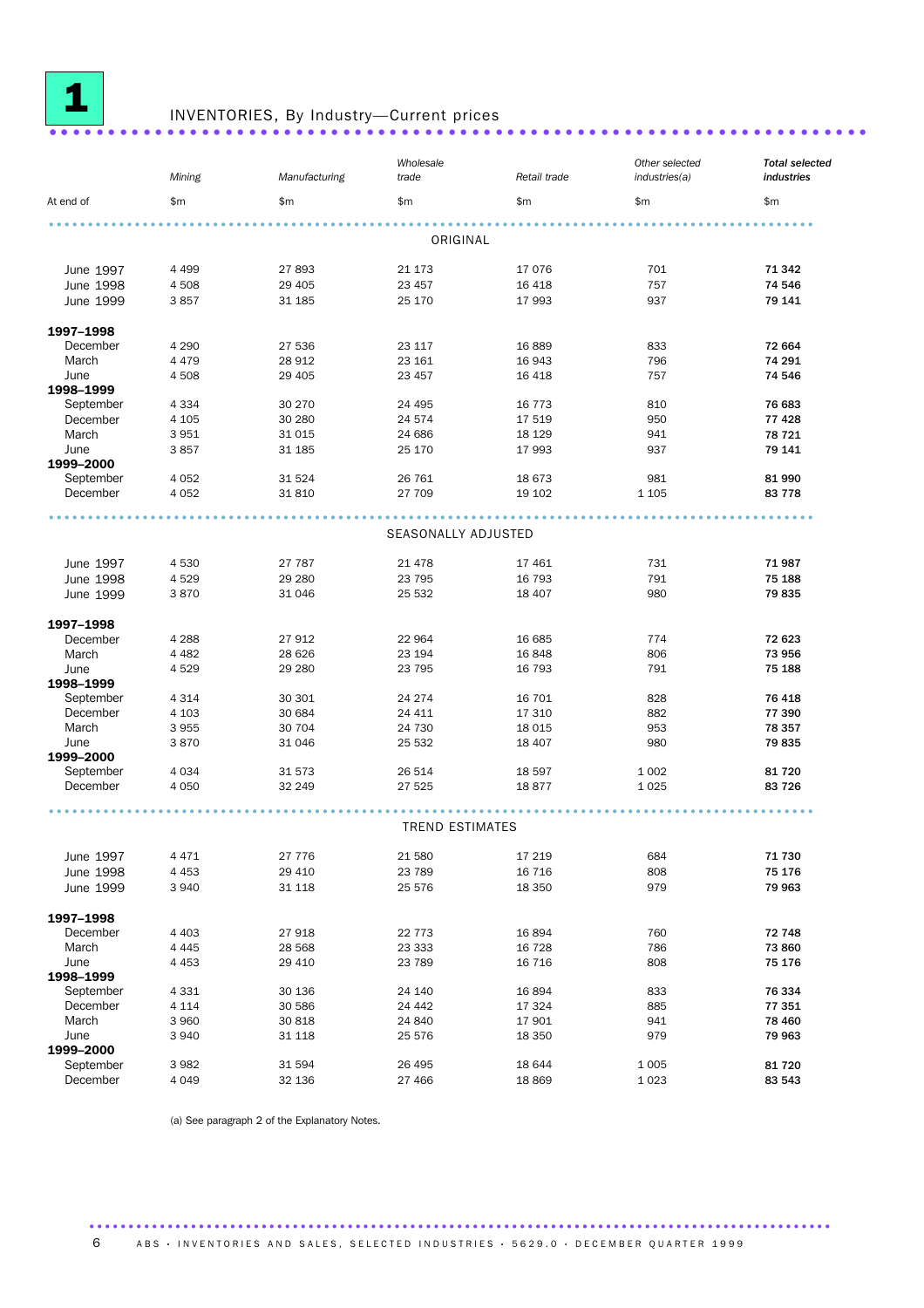

## INVENTORIES, By Manufacturing industries—Current prices ........................

#### *Food, beverage and tobacco Textiles, clothing, footwear and leather(a) products Wood and paper Printing, publishing and recorded media Petroleum, coal, chemical metallic and assoc. products Nonmineral product Metal product Machinery and equipment Other manufacturing Total manu– facturing* At end of \$m \$m \$m \$m \$m \$m \$m \$m \$m \$m ....................................................................................................... ORIGINAL June 1997 5 911 1 744 1 866 811 5 594 1 330 4 128 5 894 614 27 893 June 1998 6 528 1 803 2 015 882 5 569 1 138 4 427 6 330 714 29 405 June 1999 6 990 1 719 2 200 843 6 000 1 320 4 787 6 643 682 31 185 1997–1998 December 5 709 1 772 1 928 906 5 577 1 192 4 113 5 698 642 27 536 March 6 187 1 681 1 976 934 5 599 1 188 4 349 6 265 732 28 912 June 1998–1999 6 528 1 803 2 015 882 5 569 1 138 4 427 6 330 714 29 405 September 6 290 1 947 2 045 954 5 858 1 257 4 588 6 551 782 30 270 December 6 321 1 835 2 009 952 5 691 1 276 4 688 6 669 840 30 280 March 6 489 1 831 2 204 948 6 068 1 295 4 701 6 685 794 31 015 June 1999–2000<br>September 6 990 1 719 2 200 843 6 000 1 320 4 787 6 643 682 31 185 September 6 811 1 646 2 100 922 6 137 1 094 4 622 7 415 777 31 524 December 6 828 1 586 2 140 836 6 350 983 4 519 7 856 710 31 810 ....................................................................................................... SEASONALLY ADJUSTED June 1997 5 706 1 750 1 845 818 5 622 1 319 4 188 5 926 613 27 787 June 1998 6 293 1 811 1 992 890 5 597 1 129 4 498 6 360 710 29 280 June 1999 6 734 1 728 2 176 851 6 031 1 310 4 867 6 673 676 31 046 **1997–1998**<br>
December 5 888 1 785 1 959 December 5 888 1 785 1 959 904 5 672 1 213 4 094 5 755 642 27 912 March 6 169 1 680 1 958 937 5 509 1 183 4 328 6 132 730 28 626 June 1998–1999 6 293 1 811 1 992 890 5 597 1 129 4 498 6 360 710 29 280 September 6 351 1 925 2 053 946 5 830 1 251 4 559 6 597 789 30 301 December 6 522 1 847 2 041 950 5 783 1 299 4 667 6 738 837 30 684 March 6 469 1 833 2 186 949 5 967 1 289 4 677 6 540 794 30 704 June 1999–2000 6 734 1 728 2 176 851 6 031 1 310 4 867 6 673 676 31 046 September 6 878 1 627 2 108 914 6 112 1 089 4 592 7 468 785 31 573 December 7 047 1 596 2 174 835 6 451 1 000 4 499 7 939 708 32 249 ....................................................................................................... TREND ESTIMATES June 1997 5 691 1 761 1 845 818 5 651 1 313 4 214 5 886 597 27 776 June 1998 6 281 1 808 1 992 925 5 640 1 178 4 466 6 379 741 29 410 June 1999 6 703 1 729 2 157 898 6 035 1 240 4 730 6 880 746 31 118 **1997–1998**<br>
December 5951 1740 1959 December 5 951 1 740 1 959 888 5 543 1 215 4 140 5 812 670 27 918 March 6 119 1 754 1 975 914 5 577 1 171 4 296 6 065 697 28 568 June 1998–1999 6 281 1 808 1 992 925 5 640 1 178 4 466 6 379 741 29 410 September 6 385 1 869 2 032 938 5 735 1 226 4 576 6 583 792 30 136 December 6 455 1 879 2 093 942 5 852 1 292 4 665 6 605 803 30 586 March 6 556 1 815 2 140 928 5 926 1 310 4 739 6 623 781 3**0 818** June 1999–2000<br>September 6 703 1 729 2 157 898 6 035 1 240 4 730 6 880 746 31 118 September 6 874 1 651 2 155 873 6 190 1 132 4 648 7 342 7 29 31 594 December 7 051 1 578 2 144 850 6 358 1 011 4 535 7 884 725 32 136

(a) In using the seasonally adjusted series extra care should be exercised because of the difficulties associated with reliably

estimating its seasonal pattern.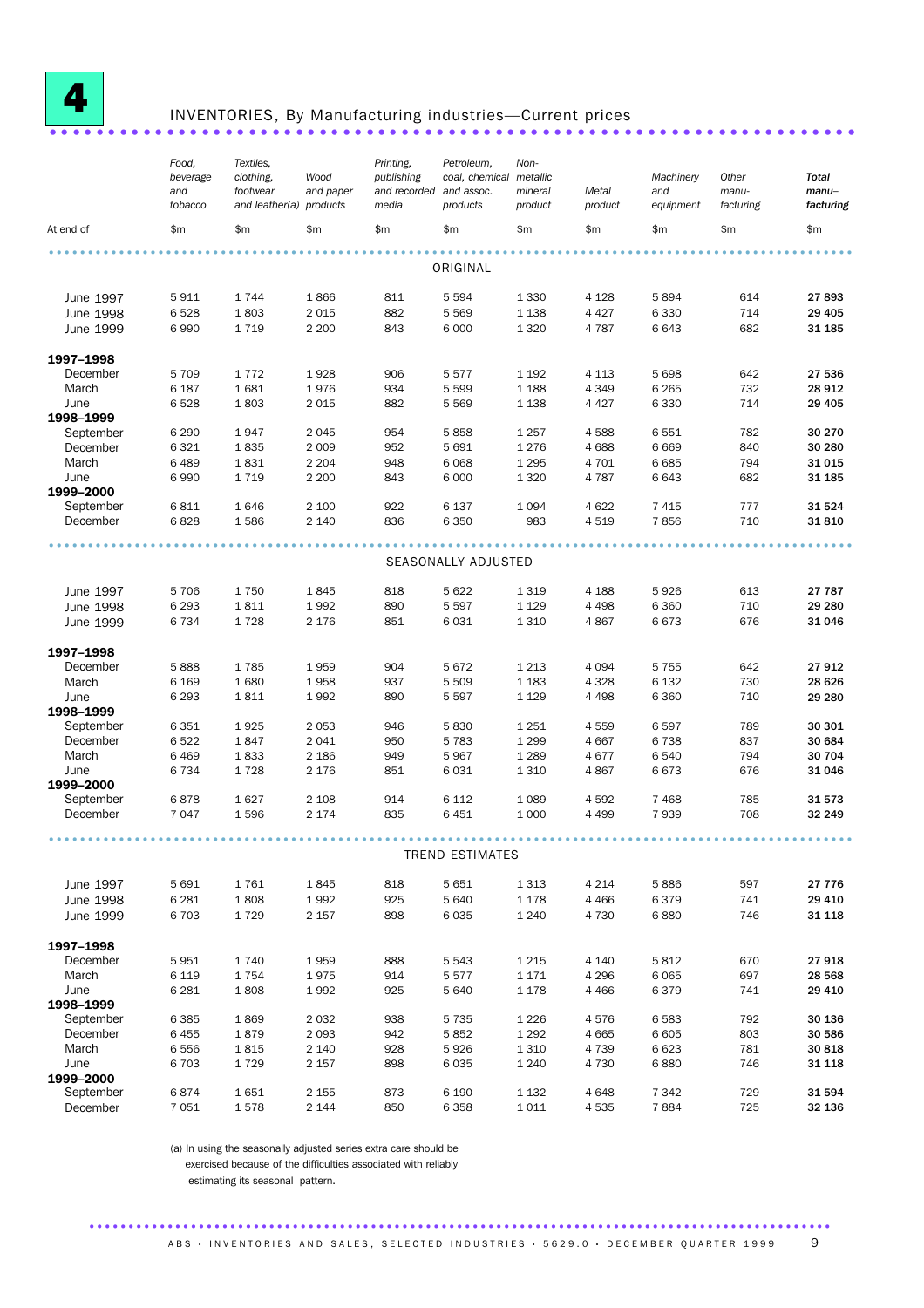

**June** 

1998-1999 September

March

1999-2000 September

June

December

December

0.53

 $0.53$ 

0.56

0.53

0.59

 $0.62$ 

 $0.56$ 

0.81

0.78

0.78

0.76

0.76

0.74

0.78

(a) Seasonally adjusted series.

0.53

0.57

 $0.57$ 

 $0.62$ 

0.58

0.56

 $0.53$ 

0.31

 $0.35$ 

 $0.36$ 

0.33

 $0.29$ 

 $0.29$ 

 $0.28$ 

0.62

0.65

 $0.64$ 

0.68

0.68

0.68

0.69

#### MANUFACTURING AND WHOLESALE TRADE INVENTORIES/SALES RATIO-Current prices(a)

#### WHOLESALE **TRADE** Food. Printing, **Textiles** Petroleum. Nonpublishing coal, chemical metallic beverage clothing,  $M$ Machinery Other Total and footwear and paper and recorded and assoc. mineral Metal and manumanu-Total Year to/Quarter to tobacco and leather products media products product product equipment facturing facturing wholesale . . . . . . . . . . . . . . . . . . . . . . . . . . . . . . . . . . . . June 1997  $0.52$ 0.74 0.55 0.33 0.64 0.53 0.53 0.60 0.37 0.56  $0.51$  $0.53$  $0.31$  $0.58$  $0.57$  $0.51$ June 1998  $0.53$ 0.81 0.62 0.47 0.64  $0.41$ 0.58  $0.29$ 0.53 June 1999 0.59 0.76 0.68  $0.46$  $0.62$ 0.66  $0.41$  $0.60$ 1997-1998  $0.55$  $0.51$ 0.78  $0.57$  $0.33$ 0.65  $0.54$  $0.60$ 0.39 0.56 0.52 December March  $0.53$ 0.74 0.59 0.33  $0.60$  $0.48$ 0.58 0.64  $0.44$ 0.57  $0.52$

0.47

 $0.48$ 

 $0.46$ 

 $0.46$ 

 $0.46$ 

 $0.42$ 

 $0.42$ 

0.58

0.58

0.60

 $0.61$ 

 $0.62$ 

0.59

0.56

0.64

0.65

 $0.63$ 

 $0.62$ 

0.66

0.72

0.76

 $0.41$ 

 $0.49$ 

 $0.44$ 

 $0.41$ 

 $0.41$ 

0.47

 $0.43$ 

0.57

0.58

0.58

0.58

 $0.60$ 

 $0.61$ 

 $0.60$ 

0.51

 $0.51$ 

 $0.51$ 

0.52

 $0.53$ 

0.53

0.53

. . . . . . . . . . ABS · INVENTORIES AND SALES, SELECTED INDUSTRIES · 5629.0 · DECEMBER QUARTER 1999 15